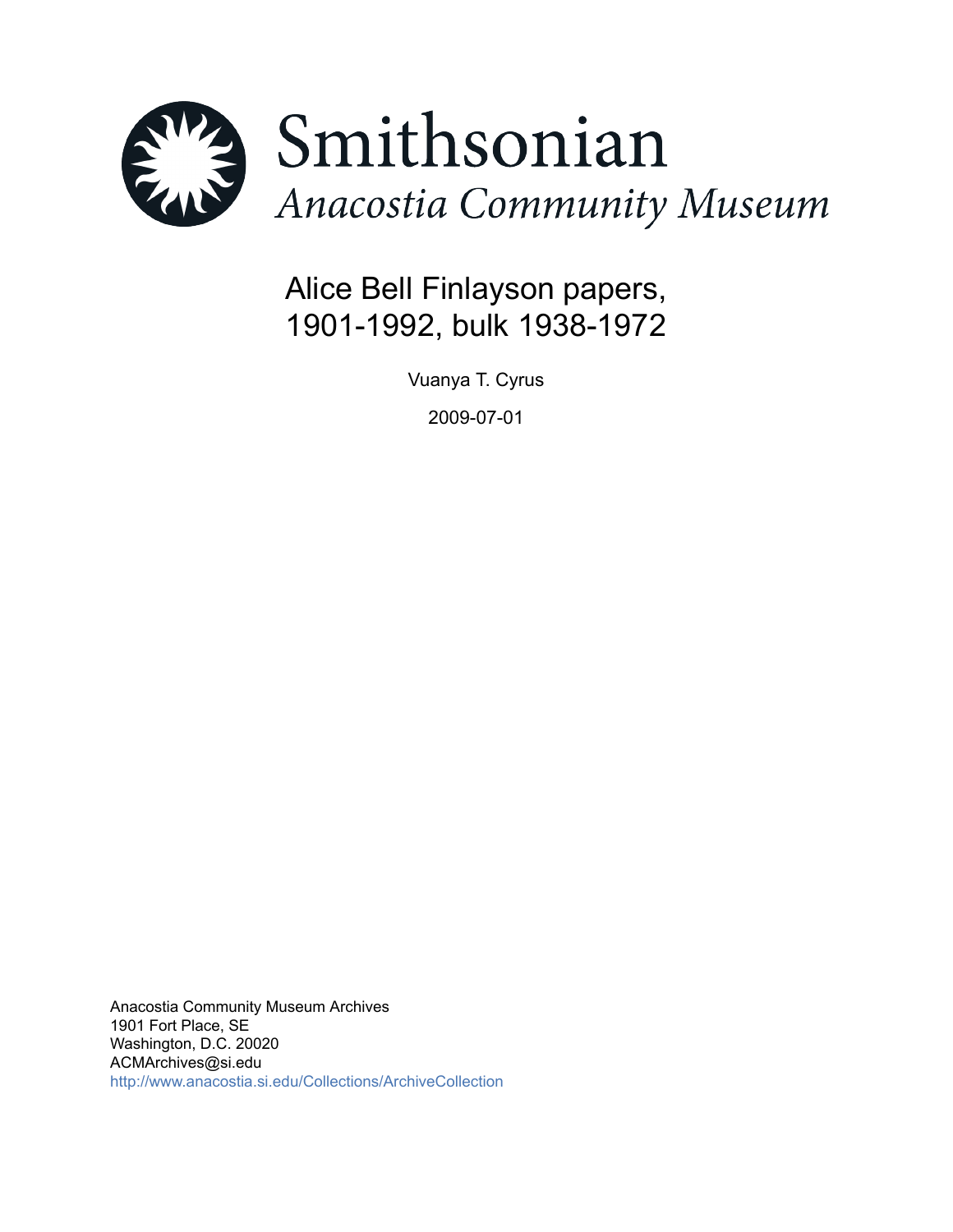# **Table of Contents**

<span id="page-1-0"></span>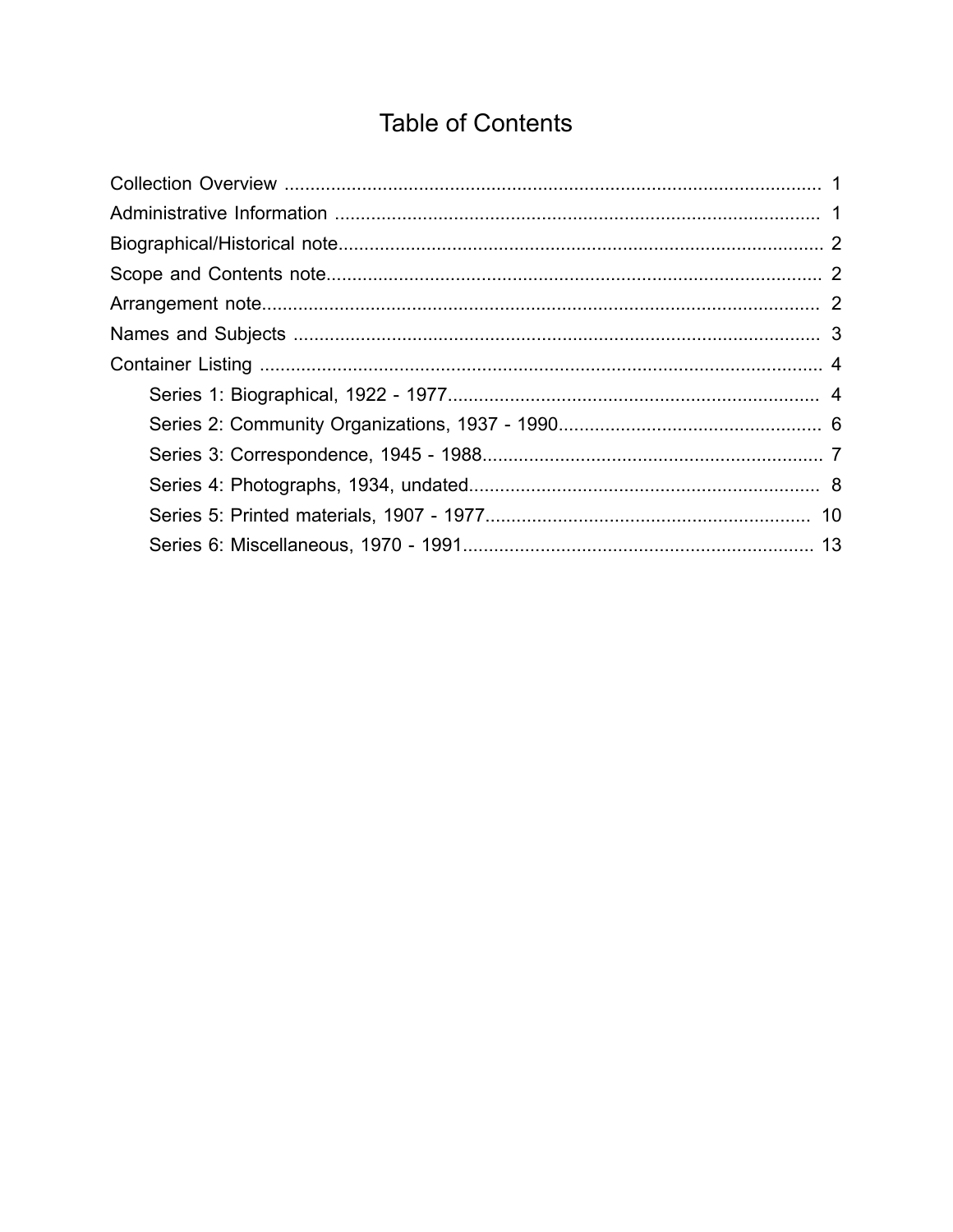### <span id="page-2-0"></span>**Collection Overview**

| <b>Repository:</b> | <b>Anacostia Community Museum Archives</b>                                                                                                                                                                                                                                                                                                                                               |
|--------------------|------------------------------------------------------------------------------------------------------------------------------------------------------------------------------------------------------------------------------------------------------------------------------------------------------------------------------------------------------------------------------------------|
| Title:             | Alice Bell Finlayson papers                                                                                                                                                                                                                                                                                                                                                              |
| Date:              | 1901-1992<br>(bulk 1938-1972)                                                                                                                                                                                                                                                                                                                                                            |
| Identifier:        | ACMA.06-003                                                                                                                                                                                                                                                                                                                                                                              |
| Creator:           | Finlayson, Alice Bell                                                                                                                                                                                                                                                                                                                                                                    |
| Extent:            | 5.16 Linear feet (7 boxes)                                                                                                                                                                                                                                                                                                                                                               |
| Language:          | English.                                                                                                                                                                                                                                                                                                                                                                                 |
| Summary:           | The Alice Bell Finlayson papers, which date from 1901 to 1990<br>and measure 5.16 linear feet, document the career of educator,<br>community organizer, and journalist Alice Bell Finlayson. The papers<br>are comprised of books, correspondence, curriculum vitae, documents<br>from community organizations, journals, magazines newspaper<br>clippings, photographs, and scrapbooks. |

## <span id="page-2-1"></span>**Administrative Information**

#### **Provenance**

The Alice Bell Finlayson papers were donated to the Anacostia Community Museum in 2003.

#### Related Archival Materials

Finding aid to the Anacostia Historical Society records located in the Anacostia Community Museum Archives, Smithsonian Institution.

Finding aid to the Ella B. Howard Pearis papers located in the Anacostia Community Museum Archives, Smithsonian Institution.

Finding aid to the Charles Qualls papers located in the Anacostia Community Museum Archives, Smithsonian Institution.

#### Processing Information

Finding aid prepared by Vuanya T. Cyrus, 2009-07-01.

Finding aid encoded by Elizabeth Bauerle, 2011-12.

#### Preferred Citation

Alice Bell Finlayson papers, Anacostia Community Museum Archives, Smithsonian Institution.

#### **Restrictions**

Use of the materials requires an appointment. Please contact the archivist to make an appointment: ACMarchives@si.edu.

#### Restrictions on Access

The collection is open for unrestricted research. Use requires an appointment.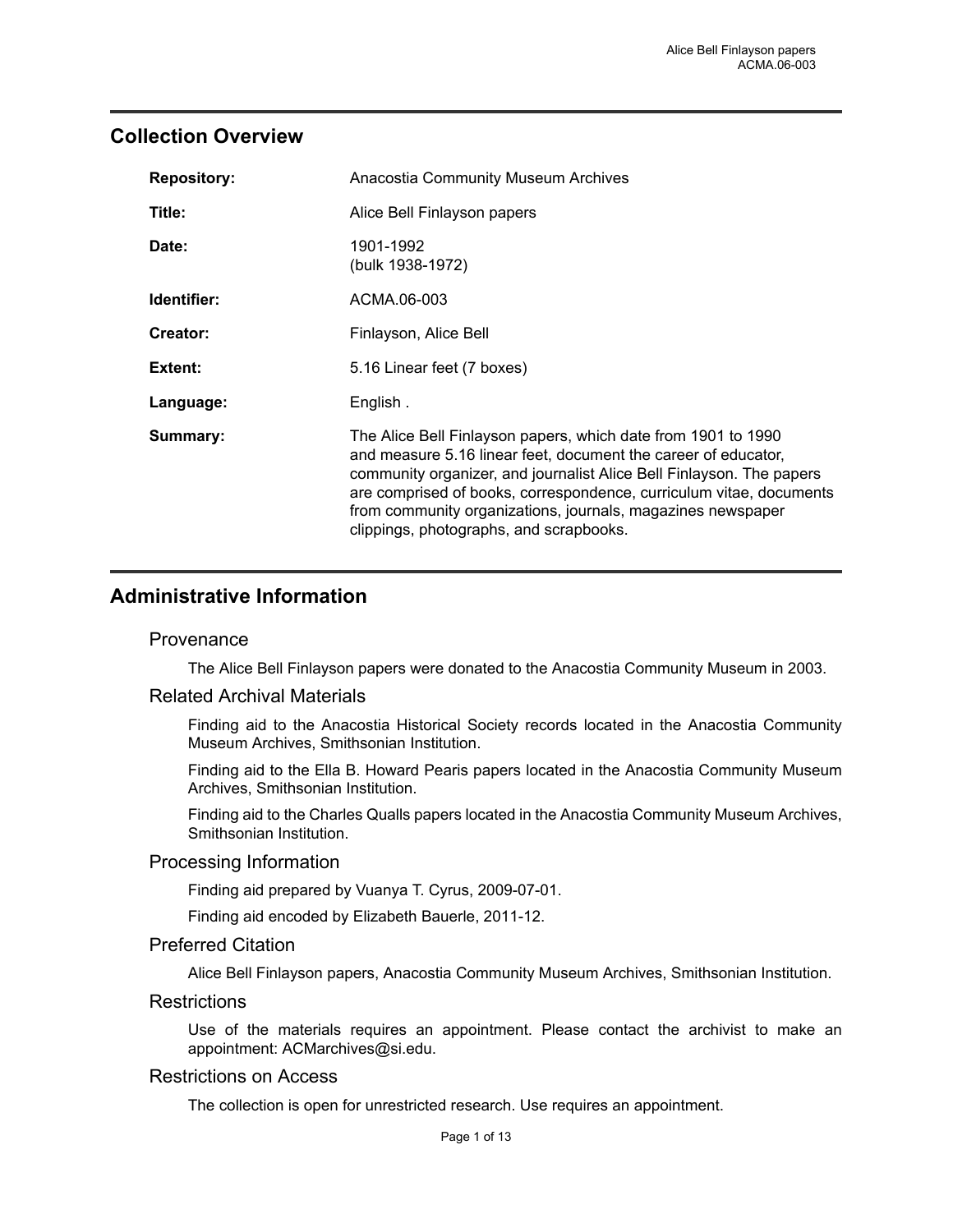#### Ownership and Literary Rights

The Alice Bell Finlayson papers are the physical property of the Anacostia Community Museum. Literary and copyright belong to the author/creator or their legal heirs and assigns. Rights to work produced during the normal course of Museum business resides with the Anacostia Community Museum. For further information, and to obtain permission to publish or reproduce, contact the Museum Archives.

### <span id="page-3-0"></span>**Biographical Note**

Alice Bell Finlayson was born in Washington, DC in 1902. She attended Paul Lawrence Dunbar High School, and in 1922, she graduated from Miner Teachers College. She went on to earn a bachelor's and a master's degree in sociology from Howard University. While pursuing her degrees she began working for the District of Columbia Public Schools. In 1922 she took a position as a 1st grade teacher at the Garrison-Cleveland School.

For fourteen of her thirty-seven years with the District of Columbia Public Schools she served as principal of James G. Birney Elementary School. During her tenure at Birney she implemented several special programs designed to improve student outcomes. These programs addressed the needs of general education, gifted, and special education students. Students participated in reading and arts programs, as well as programs designed to promote healthy living and cultural awareness. Special education students developed life skills by working in building maintenance, and by providing other support services to the school. Mrs. Finlayson also established a research division within the school to develop testing instruments. As a result of these innovations, Birney became a training school for new teachers. Moreover, the District's Board of Education implemented some of the Birney programs district-wide. The school also won three Freedoms Foundation awards.

Mrs. Finlayson resigned as principal in January of 1959 and went on to hold other employment. She was a lecturer at Morgan State University, a program assistant at Howard University, and coordinator for several community programs. Beyond her regular employment she worked with various local and national civic organizations. She was a founding member of the Community Coordinating Organization, which was a coalition of District of Columbia community organizations. As chairman of the Women's Civic Guild she raised funds for community projects and for other organizations such as the NAACP. She was an active member of the community up until her death on November 27, 2000.

## <span id="page-3-1"></span>**Scope and Contents**

This collection documents the life of Alice Bell Finlayson between 1922 and 1990. It contains materials related to Mrs. Finlayson's employment and community service. Included in the collection are academic writings, books, correspondence, curriculum, personnel records, photographs, and printed materials.

## <span id="page-3-2"></span>**Arrangement**

The papers are organized into six series. The Biographical and Printed Materials series are further arranged into subseries. The content of each series is arranged alphabetically. The series are arranged as follows:

- Series 1: Biographical
- Subseries 1.1: Autobiographical
- Subseries 1.2: Education
- Subseries 1.3: Employment
- Series 2: Community Organizations
- Series 3: Correspondence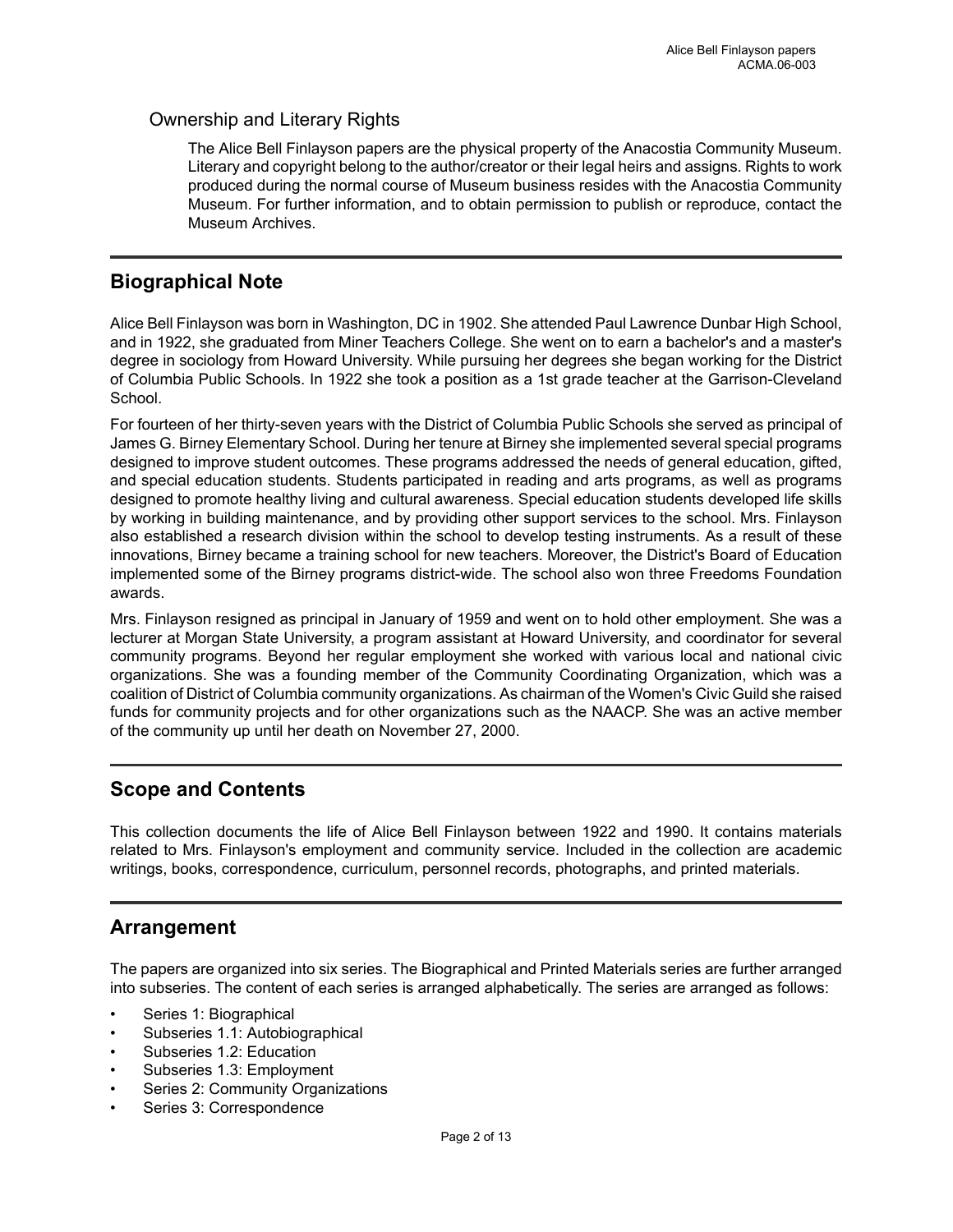- Series 4: Photographs
- Series 5: Printed material
- Subseries 5.1: Books
- Subseries 5.2: Government publications
- Subseries 5.3: Journal Articles
- Subseries 5.4: Museum catalogs and curriculum
- Series 6: Miscellaneous

### <span id="page-4-0"></span>Names and Subject Terms

This collection is indexed in the online catalog of the Smithsonian Institution under the following terms:

Subjects:

African American educators African American neighborhoods Community organization

Types of Materials:

Books **Clippings** Papers **Periodicals** Photographic prints Photographs **Scrapbooks Sketches** 

#### Names:

Anacostia Neighborhood Museum Finlayson, Alice Bell Freedoms Foundation at Valley Forge New York University. School of Education Public Schools of the District of Columbia

#### Places:

Washington (D.C.)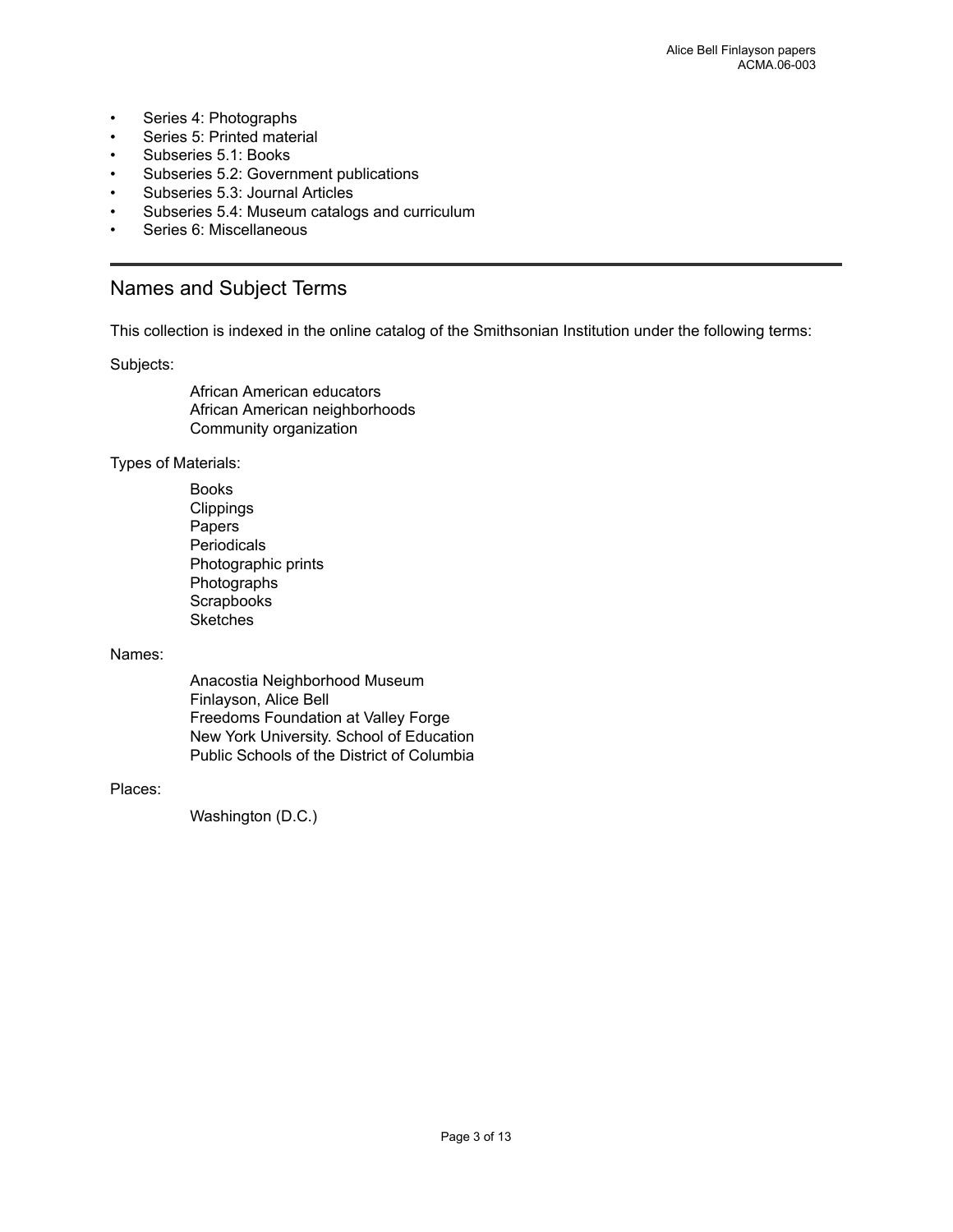## <span id="page-5-0"></span>**Container Listing**

## <span id="page-5-1"></span>Series 1: Biographical, 1922 - 1977

#### *1.39 Linear feet*

Scope and Contents: This series contains materials related to Mrs. Finlayson's employment as an educator, civic organization administrator, and journalist. Included are materials related to her pursuit of a doctorate from New York University, her career with the District of Columbia Public Schools (DCPS), and her work for various civic organizations. Most of the documents are from her tenure as principal at James G. Birney Elementary School (BES).

#### 1.1: Autobiographical

| Box 1, Folder 1-2 | Curriculum vitae, undated<br>Notes: | [2 folders]                                  |
|-------------------|-------------------------------------|----------------------------------------------|
| Box 1, Folder 3   |                                     | Journal articles, unpublished, 1951, undated |
| Box 1, Folder 4   |                                     | Personal reflections, 1960, 1967             |
|                   |                                     |                                              |

### 1.2: Education

| Box 1, Folder 5   | Correspondence, 1938 - 1952                         |
|-------------------|-----------------------------------------------------|
| Box 1, Folder 6-7 | Coursework and notes, 1949<br>[2 folders]<br>Notes: |
| Box 1, Folder 8   | Grade reports, 1938 - 1961                          |
| Box 1, Folder 9   | Thesis, 1946 - 1951                                 |

#### 1.3: Employment

| Box 1, Folder 10-11 | Applications, 1952 - 1977<br>Notes: | [2 folders]                                                |
|---------------------|-------------------------------------|------------------------------------------------------------|
| Box 1, Folder 12-13 | Notes:                              | BES--Curriculum, 1941 - 1958<br>[2 folders]                |
| Box 1, Folder 14-15 | Notes:                              | BES-- Freedom Foundation, Inc., 1950 - 1957<br>[2 folders] |
| Box 1, Folder 16    | BES--General, 1942 - 1968           |                                                            |
| Box 1, Folder 17    |                                     | BES--Memos, 1954, 1946, undated                            |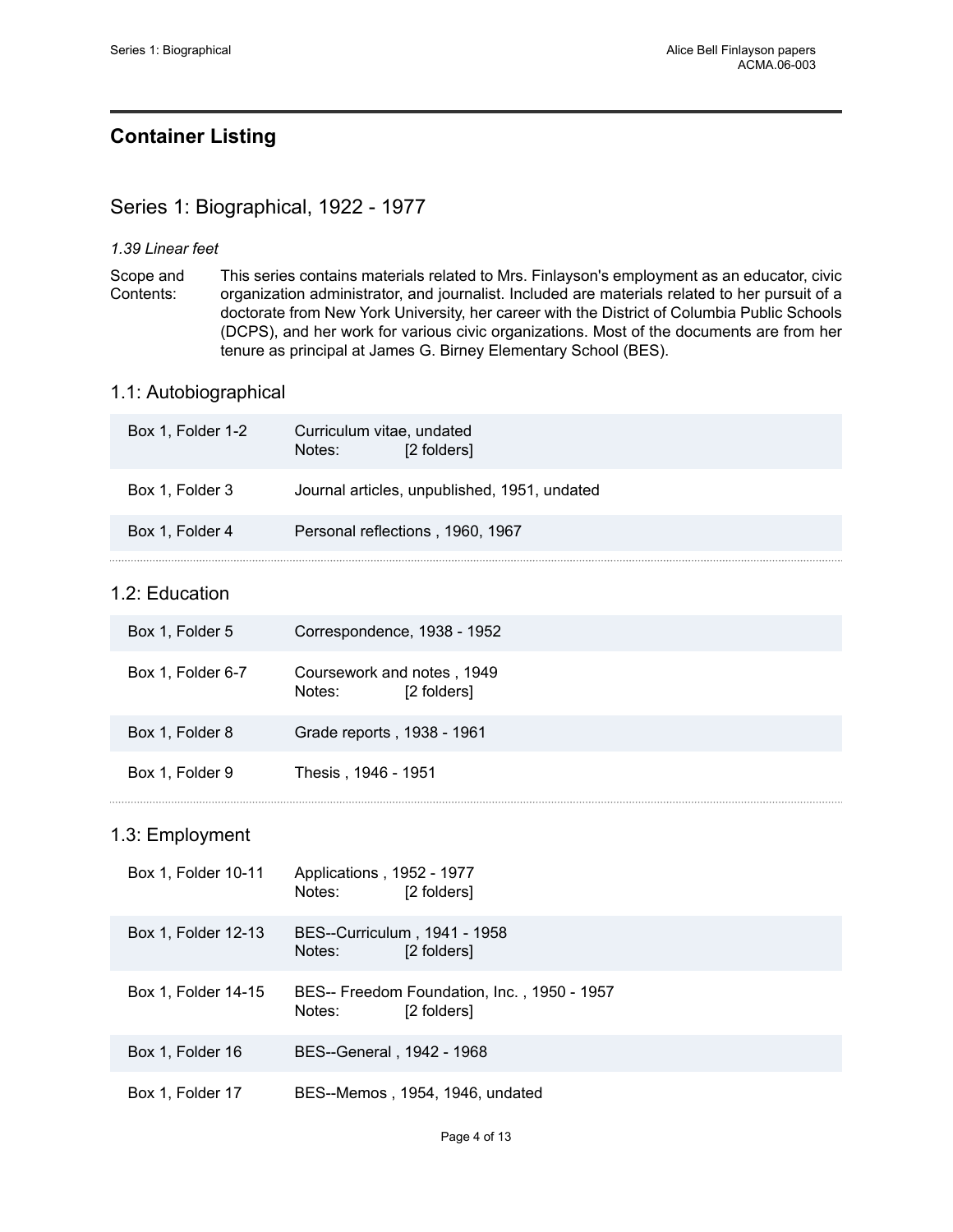| Box 1, Folder 18 | BES--Memos, 1954, 1946, undated                                             |
|------------------|-----------------------------------------------------------------------------|
| Box 1, Folder 19 | BES-- Newspaper clippings, 1950 - 1968                                      |
| Box 1, Folder 20 | Civil service, 1967 - 1977                                                  |
| Box 2, Folder 1  | Commendations and recommendations, 1939 - 1977                              |
| Box 2, Folder 2  | DCPS, 1922 - 1977                                                           |
| Box 2, Folder 3  | Howard University, 1967 - 1969                                              |
| Box 2, Folder 4  | Morgan State University, 1959 - 1961                                        |
| Box 2, Folder 5  | Pearl Smith Youth Center, 1965                                              |
| Box 2, Folder 6  | Cross and Urban League, 1972 - 1974                                         |
| Box 2, Folder 7  | Washington Afro--American, "Rendezvous With You," 1961 - 1962<br>[oversize] |
| 1.4: Oversize    |                                                                             |
| Box 2, Folder 7  | Washington Afro--American, "Rendezvous With You," 1961 - 1962<br>[oversize] |
|                  | Return to Table of Contents                                                 |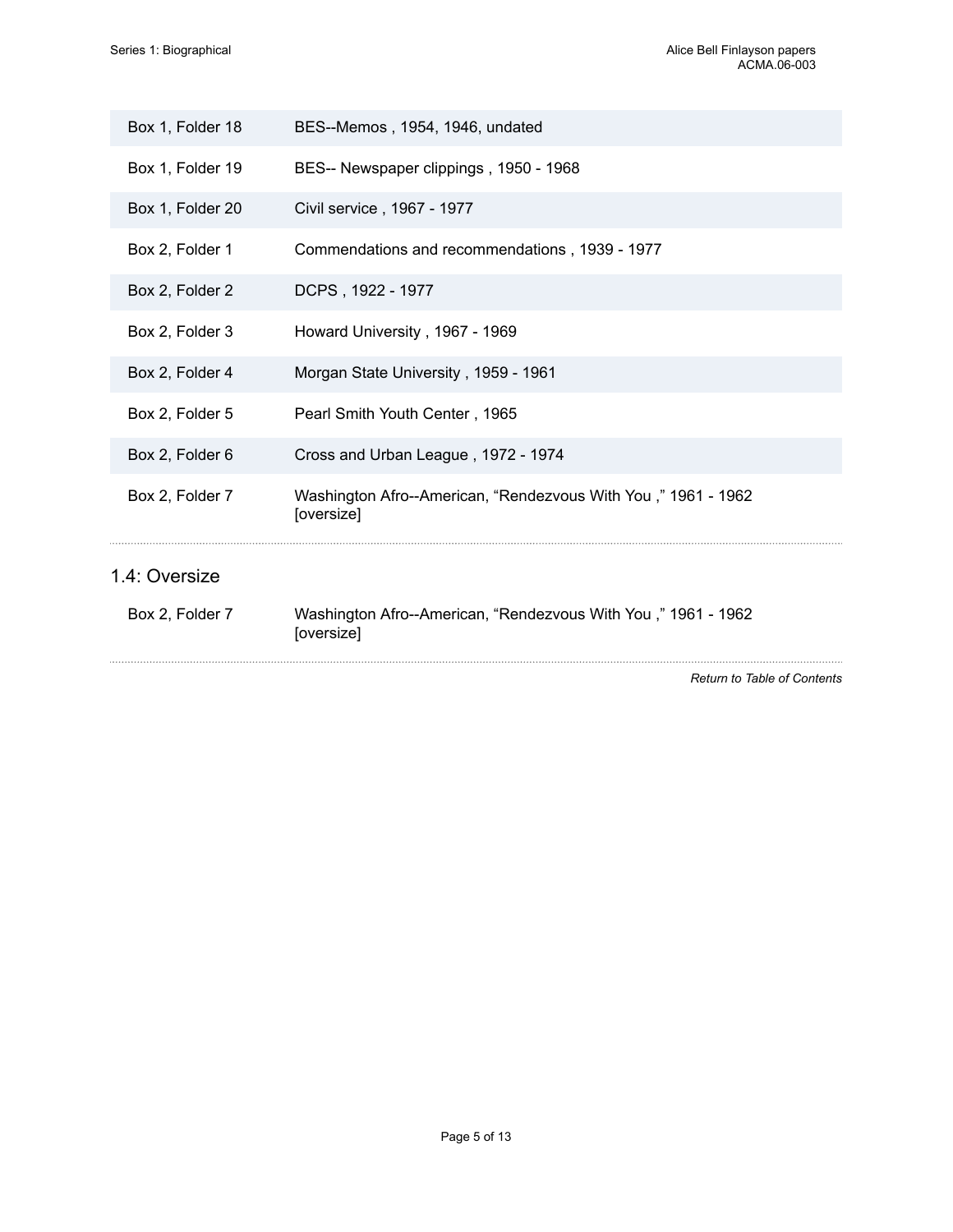## <span id="page-7-0"></span>Series 2: Community Organizations, 1937 - 1990

#### *0.47 Linear feet*

| Scope and<br>Contents: | This series contains materials related to Mrs. Finlayson's involvement with various local and<br>national civic organizations. The documents consist of correspondence, event calendars<br>and programs, notes, and printed materials. |
|------------------------|----------------------------------------------------------------------------------------------------------------------------------------------------------------------------------------------------------------------------------------|
| Box 2, Folder 8-9      | Anacostia Historical Society, 1980 - 1981<br>[2 folders]<br>Notes:                                                                                                                                                                     |
| Box 2, Folder 10       | Anacostia Neighborhood Museum, 1981 - 1985                                                                                                                                                                                             |
| Box 2, Folder 11       | Correspondence, 1937 - 1988                                                                                                                                                                                                            |
| Box 2, Folder 12       | Local organizations, 1937 - 1989                                                                                                                                                                                                       |
| Box 2, Folder 13       | National organizations, circa 1946-1988                                                                                                                                                                                                |
| Box 2, Folder 14       | Newspaper clippings, newsletters and notes, circa 1945-1990, undated<br>[oversize]                                                                                                                                                     |
| 1.2: Oversize          |                                                                                                                                                                                                                                        |

| Box 7, Folder 2 |  |  | Newspaper clippings, newsletters and notes, circa 1945-1990, undated |
|-----------------|--|--|----------------------------------------------------------------------|
|-----------------|--|--|----------------------------------------------------------------------|

*Return to Table of [Contents](#page-1-0)*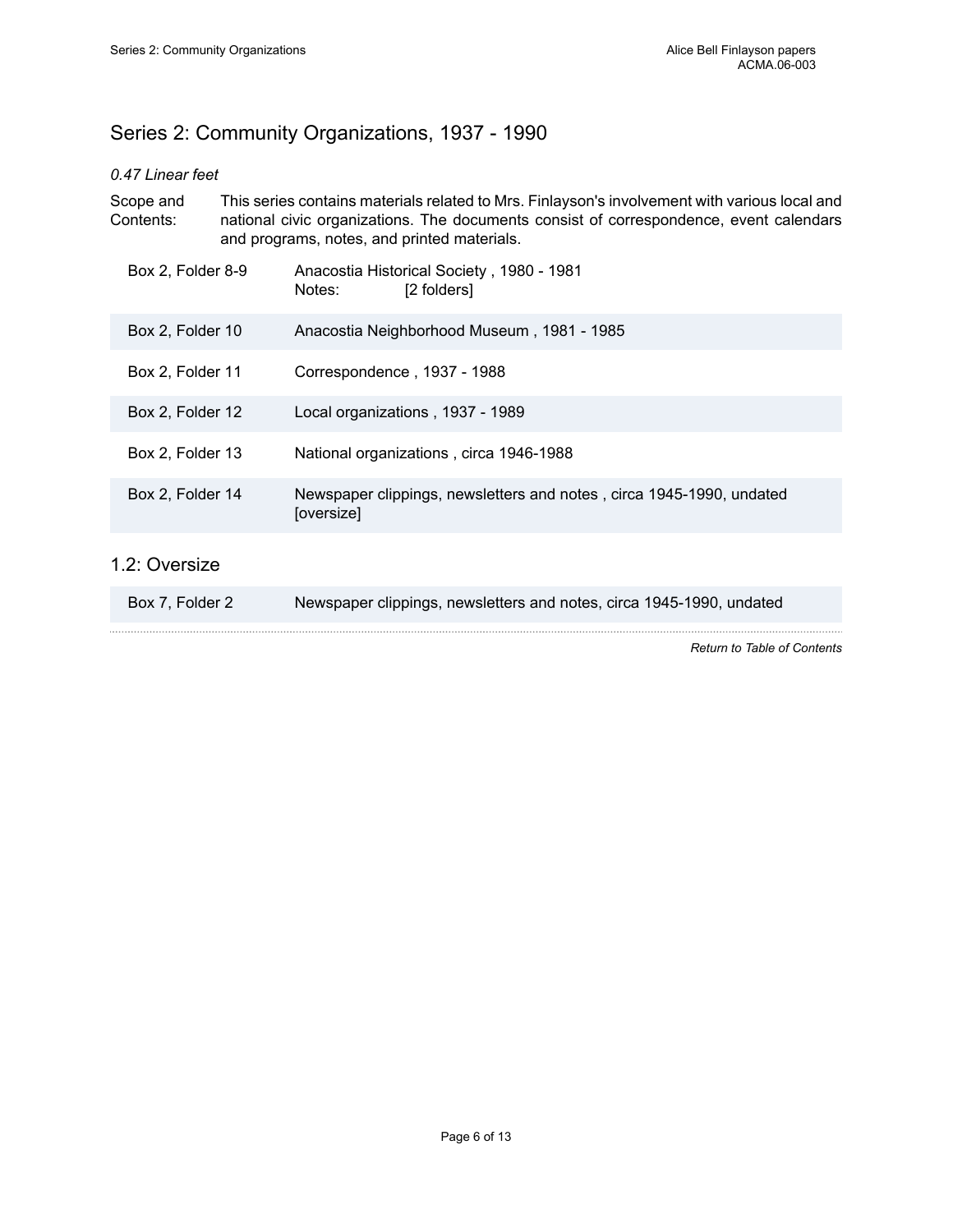## <span id="page-8-0"></span>Series 3: Correspondence, 1945 - 1988

#### *0.06 Linear feet*

Scope and Contents: This series contains correspondence not necessarily related to the other series. Included in this series are letters from civic and political entities, colleagues, friends, and students

Box 2, Folder 15 Personal , circa 1945-1976

Box 2, Folder 16 Political, circa 1953-1988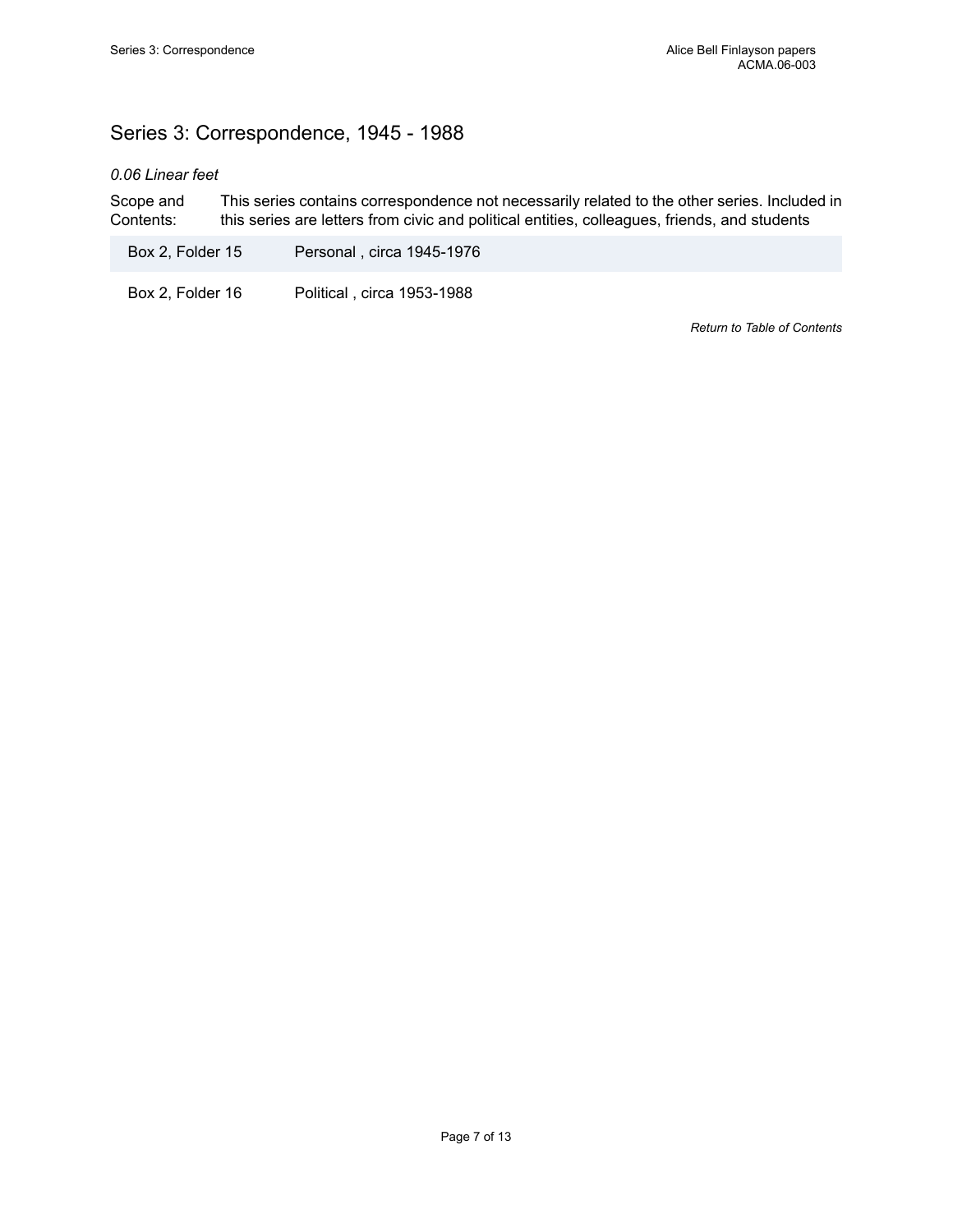## <span id="page-9-0"></span>Series 4: Photographs, 1934, undated

#### *1.4 Linear feet*

| Scope and<br>Contents: | This series contains photographic portraits of Mrs. Finlayson's friends and acquaintances.<br>Some of the photographs were taken at the Scurlock Studio. The scrapbook has<br>photographs, news clippings, and commentary. |  |
|------------------------|----------------------------------------------------------------------------------------------------------------------------------------------------------------------------------------------------------------------------|--|
| Box 5                  | Portraits, undated                                                                                                                                                                                                         |  |
| Box 5, Folder 1        | Portrait/Female "To Alice from Pearle"                                                                                                                                                                                     |  |
| Box 5, Folder 2        | Studio portrait of unidentified male<br>1 Photograph (12 x 8 inches)<br>Creator:<br>Scurlock Studio (Washington, D.C.)                                                                                                     |  |
| Box 5, Folder 3        | Studio portrait of unidentified male<br>1 Photograph (12 x 8 inches)<br>Scurlock Studio (Washington, D.C.)<br>Creator:                                                                                                     |  |
| Box 5, Folder 4        | Portrait of woman identified as Ruth, 1934<br>"To Alice from Ruth, 1934," written on bottom right of the<br>Notes:<br>photograph.                                                                                          |  |
| Box 5, Folder 5        | Portrait/ Female                                                                                                                                                                                                           |  |
| Box 5, Folder 6        | Portrait/ Male "To Alice Devotedly Yours, Ray"                                                                                                                                                                             |  |
| Box 5, Folder 7        | Portrait/ Male "An evidence of true friendship from George to Alice"                                                                                                                                                       |  |
| Box 5, Folder 8        | Portrait/Man in front of car                                                                                                                                                                                               |  |
| Box 5, Folder 9        | Portrait of male identified as "Dutch"<br>1 Photograph (11 x 3/4 x 6 1/2 inches)<br>Creator:<br>Scurlock Studio (Washington, D.C.)<br>"Dutch" written on front cernter of photograph.<br>Notes:                            |  |
| Box 5, Folder 10       | Portrait/Female child                                                                                                                                                                                                      |  |
| Box 5, Folder 11       | Portrait/Male "Sincere regards to Alice from Cobb"                                                                                                                                                                         |  |
| Box 5, Folder 12       | Portriat/Female "To Alice, Aloha from Lupe C."                                                                                                                                                                             |  |
| Box 5, Folder 13       | Portrait/ Female                                                                                                                                                                                                           |  |
| Box 5, Folder 14       | Portraits/ School group "Karlsruhe American School Grade 6-1955-56"                                                                                                                                                        |  |
| Box 2                  | Box 2                                                                                                                                                                                                                      |  |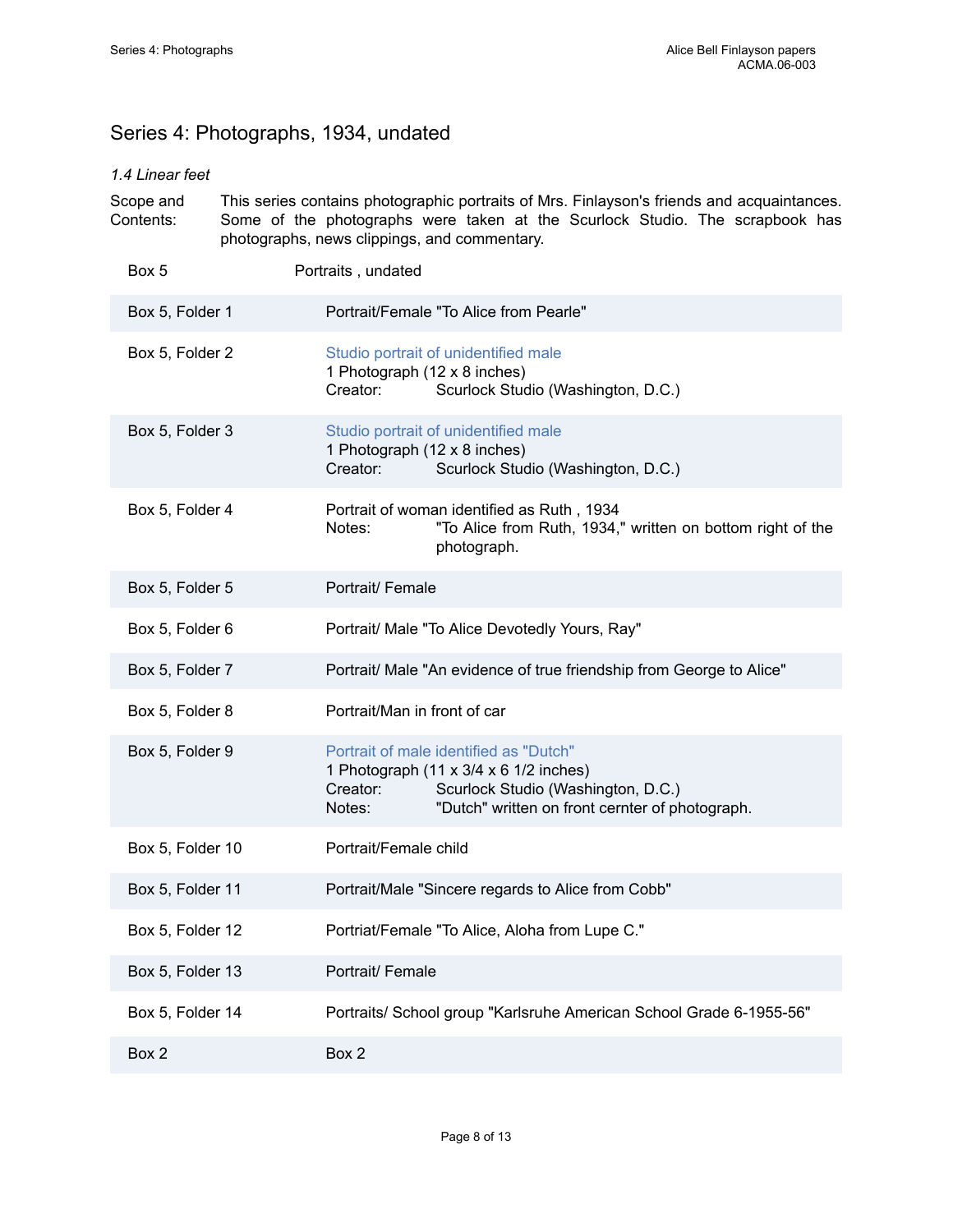Cabinet 10, Drawer 2

Folder 16 [OVERSIZED]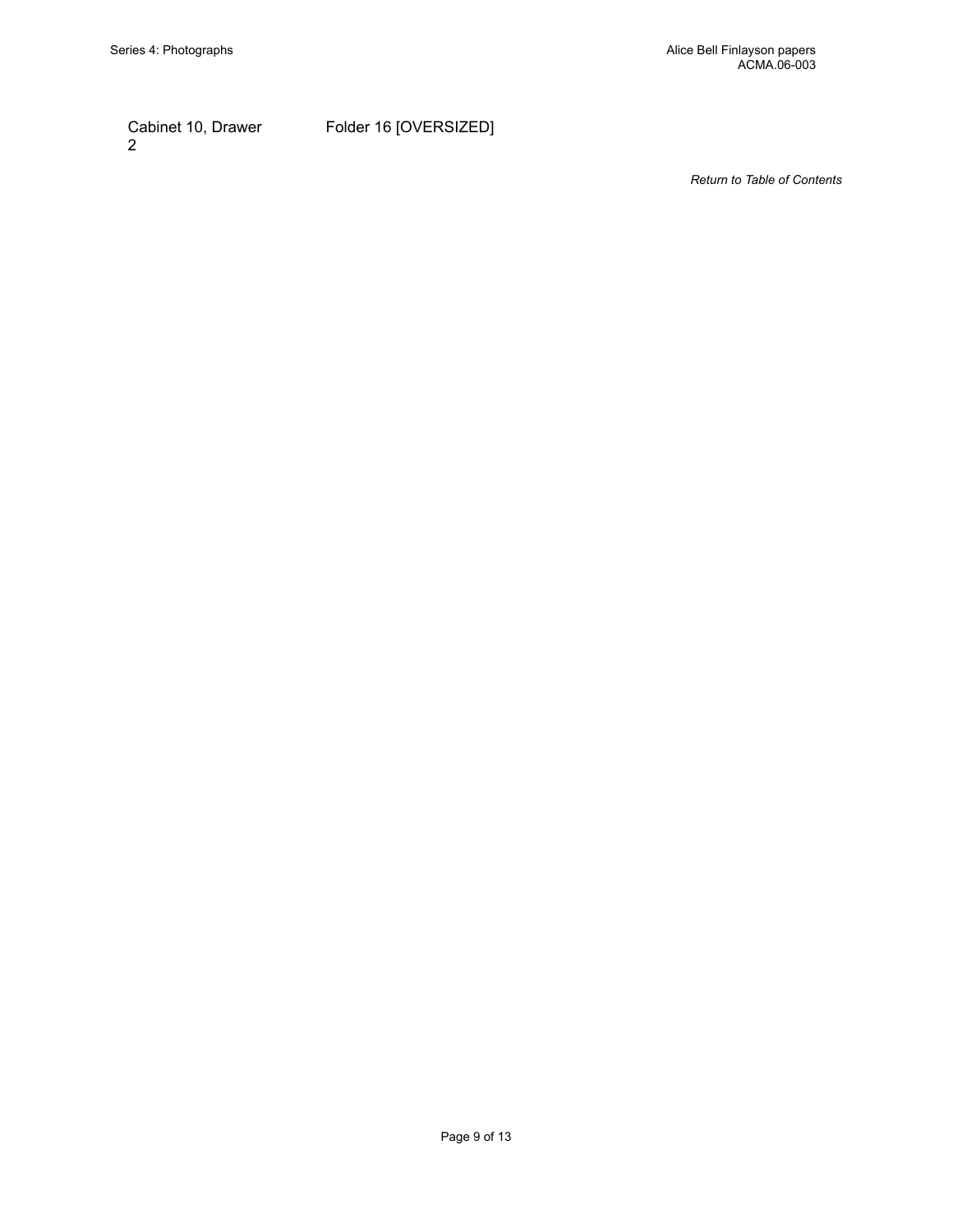## <span id="page-11-0"></span>Series 5: Printed materials, 1907 - 1977

#### *1.77 Linear feet*

Scope and Contents: The collection contains journals and books that address the issues of race and/or education. The material includes publications by federal and state entities, national leaders, educators, and sociologists.

#### 5.1: Books

| Box 3, Folder 1;<br>Box 3, Folder 1   | The American Race Problem: A Study of the Negro, Edward Byron Reuter,<br>1938                          |
|---------------------------------------|--------------------------------------------------------------------------------------------------------|
| Box 3, Folder 2;<br>Box 3, Folder 2   | Booker T. Washington: The Master Mind of a Child of Slavery, Frederick E.<br>Drinker, 1915             |
| Box 3, Folder 3;<br>Box 3, Folder 3   | Characteristics of the American Negro, Otto Klineberg, editor, 1944                                    |
| Box 3, Folder 4;<br>Box 3, Folder 4   | The Child's Story of the Negro, Jane D. Shackleford, 1938                                              |
| Box 3, Folder 5;<br>Box 3, Folder 5   | Color and Conscience: The Irrepressible Conflict, Buell G. Gallagher, 1946                             |
| Box 3, Folder 6;<br>Box 3, Folder 6   | A Course for Adults on the Negro in America, Mary Debardeleben, undated                                |
| Box 3, Folder 7;<br>Box 3, Folder 7   | The Etiquette of Race Relations in the South: A Study in Social Control,<br>Wilbur Bertram Doyle, 1937 |
| Box 3, Folder 8;<br>Box 3, Folder 8   | The Free Negro Family, E. Franklin Frazier, 1932, 1932                                                 |
| Box 3, Folder 9;<br>Box 3, Folder 9   | The Negro Question in the United States, James S. Allen, 1936                                          |
| Box 3, Folder 10;<br>Box 3, Folder 10 | Negro Voices: An Anthology of Contemporary Verse, Beatrice Murphy, editor,<br>1938                     |
| Box 3, Folder 11;<br>Box 3, Folder 11 | Patterns of Negro Segregation, Charles S. Johnson, 1943                                                |
| Box 4, Folder 1;<br>Box 4, Folder 1   | A Preface to Racial Understanding, Charles S. Johnson, 1936                                            |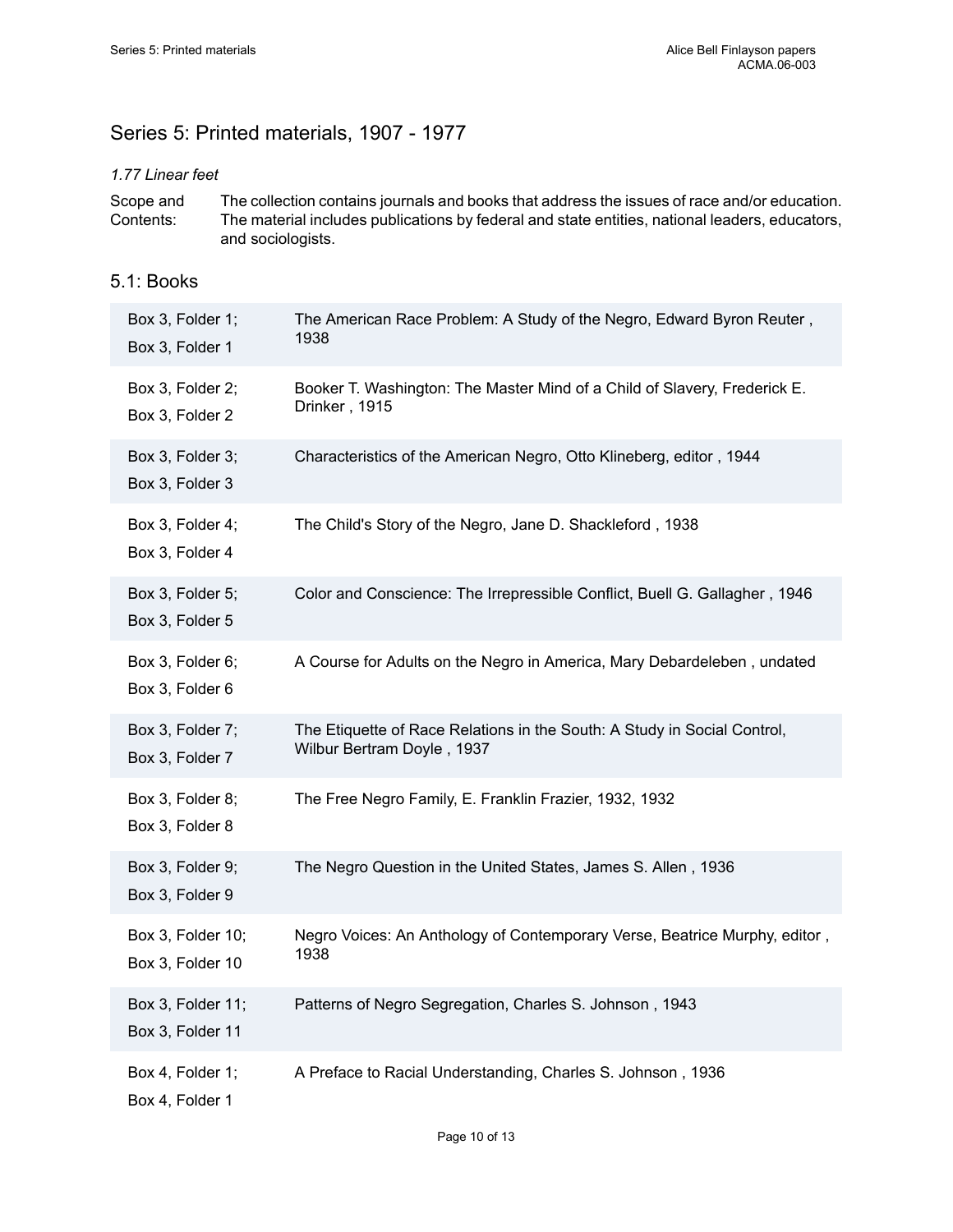| Box 4, Folder 2;<br>Box 4, Folder 2 | The Ransomed Wait, May Miller, 1983         |
|-------------------------------------|---------------------------------------------|
| Box 4, Folder 3:<br>Box 4, Folder 3 | Up From Slavery, Booker T. Washington, 1901 |

## 5.2: Government publications

| Box 4, Folder 4       | Books About Negro Life for Children, prepared by Augusta Baker, 1946                                                                                                                    |
|-----------------------|-----------------------------------------------------------------------------------------------------------------------------------------------------------------------------------------|
| Box 4, Folder 5       | The Code of the District of Columbia (To March 4, 1929), Committee on<br>Revision of the Laws of the House of Representatives, 1930                                                     |
| Box 4, Folder 6       | Congressional debate on segregation in the armed forces, William L. Dawson,<br>U.S. Representative, undated                                                                             |
| Box 4, Folder 7       | Intercultural Education Through Language Arts, The Pittsburgh Board of<br>Public Education, Department of Curriculum Study and Research, 1944                                           |
| Box 4, Folder 8       | Major Directions for Progress in Services for People, Health and Welfare<br>Council of the National Capital Area, 1964                                                                  |
| Box 4, Folder 9       | The Negro: A Selected List for School Libraries of Books by or about the<br>Negro in Africa and America, Tennessee State Department of Education,<br>Division of School Libraries, 1941 |
| Box 4, Folder 10      | Statistics of the Education of Negroes: 1929--30 and 1931--32, prepared by<br>David T. Blose and Ambrose Caliver, 1936                                                                  |
| 5.3: Journal articles |                                                                                                                                                                                         |

| Box 4, Folder 11 | "The Black and White of Rejections for Military Service," The American<br>Teachers Association, 1944  |
|------------------|-------------------------------------------------------------------------------------------------------|
| Box 4, Folder 12 | "Case Studies of Negro Children of Binet IQ 160 and Above," Martin D.<br>Jenkins, 1943                |
| Box 4, Folder 13 | "Ethnic Minority Groups in Wartime with Special Reference to the Negro," E.<br>Franklin Frazier, 1942 |
| Box 4, Folder 14 | ""I Did It Then:" A Collection of Oral Histories," Literary Arts Program Lemuel<br>Penn, 1976         |
| Box 4, Folder 15 | "The Impact of Urban Civilization Upon Negro Family Life," E. Franklin<br>Frazier, 1937               |
| Box 4, Folder 16 | "The Negro Family in Bahia, Brazil," E. Franklin Frazier, 1942                                        |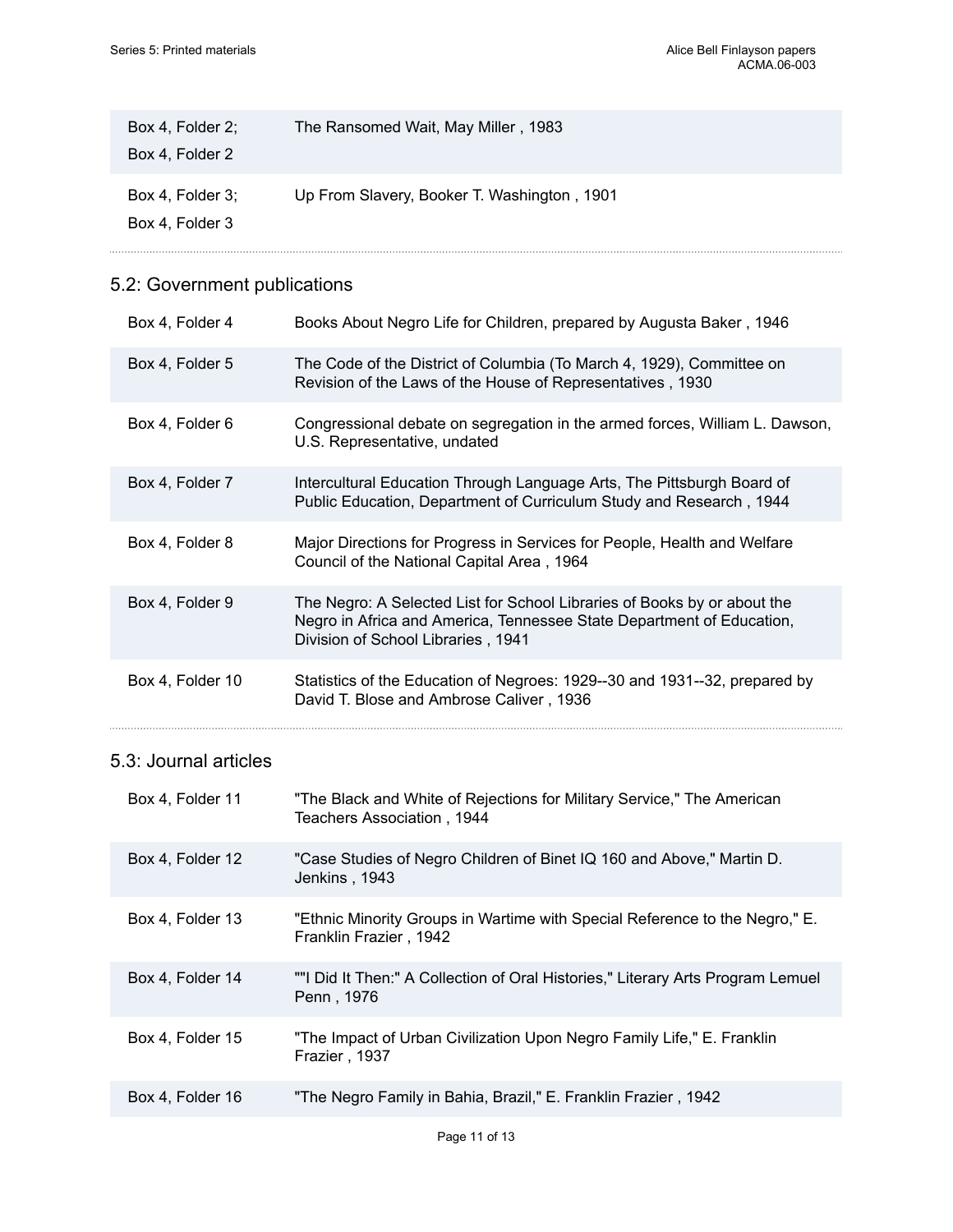| Box 4, Folder 17 | "Negro Harlem: An Ecological Study," E. Franklin Frazier, 1937                 |
|------------------|--------------------------------------------------------------------------------|
| Box 4, Folder 18 | "Race Consciousness Among South African Natives," William Oscar Brown,<br>1935 |
| Box 4, Folder 19 | "Race Prejudice: A Sociological Study," William Oscar Brown, 1929 - 1930       |
| Box 4, Folder 20 | "The Social Implications of the Negro Spiritual," John Lovell Jr., 1939        |
|                  |                                                                                |

## 5.4: Museum catalogues and curriculum

| Box 4, Folder 21 | The Barnett-Aden Collection. The Anacostia Neighborhood Museum, 1974                                  |
|------------------|-------------------------------------------------------------------------------------------------------|
| Box 4, Folder 22 | Frederick Douglass: A Fighter for Freedom (1817? -- 1895), The Anacostia<br>Neighborhood Museum, 1979 |
| Box 4, Folder 23 | John Robinson: A Retrospective. The Corcoran Gallery of Art, 1976                                     |
| Box 4, Folder 24 | A Walk Through 'Old' Anacostia. Anacostia Neighborhood Museum, 1976                                   |